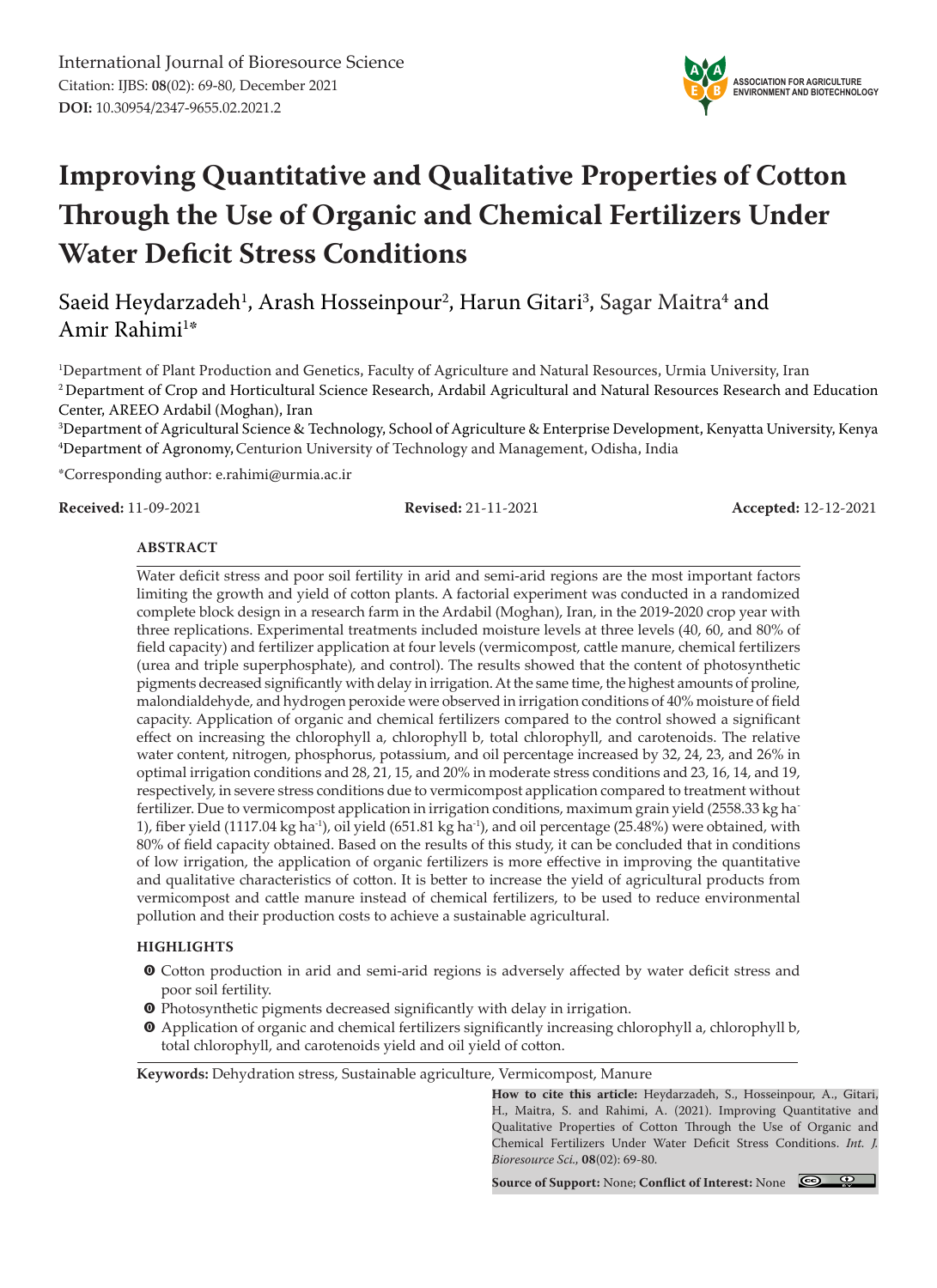

Cotton (*Gossypium*) is a perennial plant grown commercially as an annual in many parts of the world. Cotton buds are the most widely used component of the plant. They are the starting raw material for many products, including textiles, edible oil, paper, livestock feed, and medicinal compounds (Loka *et al*. 2020). Cotton fiber has many beneficial properties (comfort, color retention, absorbency, strength). The residual seed meal or hulls from its lubrication are also used for animal feed (Gao *et al*. 2020; Panda *et al*. 2020).

Cotton is highly vulnerable to water deficit stress, particularly during the flowering and boll formation stages (Singh *et al*. 2021). The enhancement of drought tolerance for scientists is challenging since, under drought, the plant itself adopts different techniques in combating stress depending on the level of water stress and the duration of water stress on the plant (Ul-Allah *et al*. 2021). Examining biochemical traits/ characters under stressful conditions can help us understand adaptation mechanisms to a harsher context (Li *et al*. 2020). Water deficit stress (drought) is also a key constraint to agricultural productivity (Amirnia *et al*. 2019; Nyawade *et al*. 2021; Seleiman *et al*. 2021). Reduction in photosynthetic capacity and rises in leaf senescence are indicators of water deficit stress, and they adversely impact crop development (Shavkiev *et al*. 2020; Raza *et al*. 2021). Other impacts of water stress include decreased cell growth, expansion of the leaves, assimilation of translocation and transpiration, protein synthesis, and chlorophyll (Amirnia *et al*. 2019; Nasar *et al*. 2021; Singh *et al*. 2021). Also, the net absorption of  $CO<sub>2</sub>$  and most of the physiological processes of cotton plants are reduced under water stress conditions (Shavkiev *et al*. 2020). Another adverse effect of drought stress is the nutritional imbalance in plants, resulting in retarded growth, a situation that can be corrected to some extent by providing the necessary elements through the soil (Nyawade *et al*. 2020; Shavkiev *et al*. 2020).

The application of chemical fertilizer has been significantly expanded as the quickest technique to compensate soil nutrients for their deficiency and increase crop production (Nyawade *et al*. 2020). Nonetheless, the use of such fertilizers causes environmental pollution and ecological harm and, in many circumstances, raises production costs (Gitari *et al*. 2019; Rahimi *et al*. 2019). The leaching of nitrogen-containing fertilizers with high loading rates into the subsoil can pollute groundwater (Nyawade *et al*. 2019; Bairwa *et al*. 2020). Organic fertilizers improve the soil's organic matter and fertility by enhancing soil chemical characteristics such as pH, cation capacity, microorganism activity, and nutrient availability (Maitra *et al*. 2020; Cevheri *et al*. 2021; Faridvand *et al*. 2021; Maitra and Gitari 2020). Vermicompost is rich in growth hormones and vitamins, which improve the microbial activity in the soil and helps in the long-term storage of nutrients with minimal environmental effects (Rahimi *et al*. 2019). Cattle manures are a nutrient-rich organic source for plants' sustainable production (Iren and Aminu, 2017). They provide plant macro-and micro-nutrient requirements and increase organic matter in the soil, plant nutrient absorbability, and relative C: N balance, resulting in increased plant growth and development (Yarami and Sepaskhah, 2015; Rahimi *et al*. 2019; Heydarzadeh *et al*. 2021). Thus, this study was designed and conducted to investigate the effect of different irrigation levels and organic and chemical fertilizers on the quantitative and qualitative characteristics of cotton plants.

# **MATERIALS AND METHODS**

The study was carried out as a factorial experiment based on a randomized complete block design with 12 treatments and three replications in the (Moghan), Iran, in the 2019-2020 growing season. The first factor was assigned to the irrigation regime at three levels (40, 60, and 80% of field capacity). The second factor was assigned to applying fertilizers at sowing time at four levels: vermicompost, cattle manure, chemical fertilizers (urea and triple superphosphate), and control in which no fertilizer was applied. Time-domain reflectometry was used during the growing season to measure soil moisture content ( $\theta$ v) at depths of 0–30 cm (Kamali and Mahdian 2009). Irrigation treatments were applied after planting between the  $4<sup>th</sup>$  and  $5<sup>th</sup>$  leaf stage. Application of vermicompost (10 t ha<sup>-1</sup>) and cattle manure  $(30 \text{ t ha}^{-1})$  was done to the respective plots simultaneously as the land preparation operation and was thoroughly mixed with the soil. Also, in the treatment of chemical fertilizer, 100 kg ha<sup>-1</sup> of nitrogen fertilizer and 60 kg ha<sup>-1</sup> of triple superphosphate fertilizer were used. Some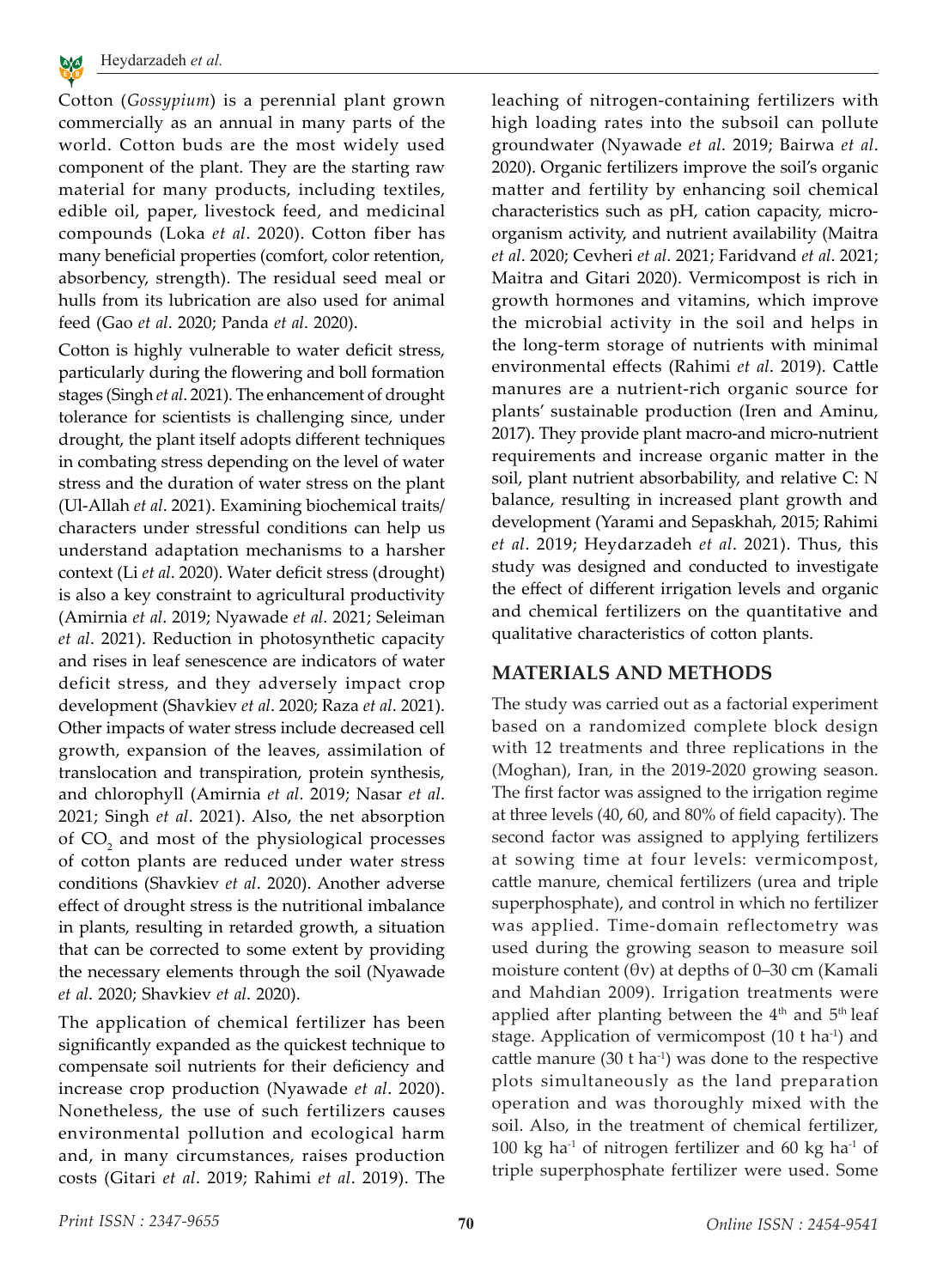characteristics of vermicompost and cattle manure used in this study are presented in Table 1. The soil had a clayey texture (with 23% silt, 42% clay, and 35% sand), 0.56 dS m−1 electrical conductivity (EC), 7.95 pH, 0.54% nitrogen, 10.12 mg kg−1 available phosphorus, and 407 mg kg<sup>-1</sup> available potassium. The distance between the rows was 50 cm, whereas the one between the plants on the row was 15 cm. In this experiment, cotton of Khordad cultivar with 97% vigor and 99% purity was used. The cotton seeds were disinfected with carboxin thiram fungicide in a ratio of two per thousand before sowing. The land was prepared in May using a plow and two discs perpendicular. Seed sowing was done manually in the second half of June. Immediately, irrigation took place, and subsequent irrigations were carried out every seven days until the plant was fully established. Harvesting of cotton grains and fibers was done in two stages based on the opening of the bolls. To measure the fiber and grain yield in each plot, an experiment was performed from two middle rows after removing the marginal effects from an area of  $1 \text{ m}^2$ .

To evaluate the studied characteristics in the entire flowering stage of the leaves of the upper part of each experimental plot, five plants were randomly selected and analyzed for chlorophyll and carotenoid content using Arnon (1967) method. Shaw and Leskovar's (2015) method determined the relative water content (Eq. 1).

$$
RWC\left(\% \right) = \left(\frac{\text{Fresh weight} - \text{Dry weight}}{\text{Turgid weight} - \text{Dry weight}}\right) * 100 \dots (1)
$$

Malondialdehyde was evaluated with slight variation according to the thiobarbituric acid (TBA) reaction, whereby 0.5 g of fresh leaf tissue was ground in 1 mL of 5% trichloroacetic acid (TCA). The extract was centrifuged at 4000 rpm at room temperature for 10 minutes. 2 mL of the extract was added to 2 mL of 0.6 % TBA and was placed in a bain-marie for 10 minutes. The absorbance of the samples was read at 532, 600, and 450 nm, and the amount of malondialdehyde was calculated according to Eq. 2 (Zhou *et al*. 2004):

$$
MDA = 645 \times (A532 - A600) - 0.56 \times A450 \dots (2)
$$

Hydrogen peroxide was measured by the method of Bo *et al*. (2016) using a spectrophotometer at a wavelength of 390 nm. Here, 0.5 g of leaf sample was homogenized in 5 mL of 0.1% TCA, and the samples were centrifuged at 15,000 rpm at 4°C for 15 minutes. Then, 0.5 mL of supernatant, 0.5 mL of 10 mM potassium phosphate (buffered at a pH of 7), and 1 mL of 1 M potassium iodide were added. The protocol of ninhydrin reagent determined proline content. The absorption of the samples was measured at 515 nm with a spectrophotometer (Paquin and Lechasseur, 1979).

A A E Y B

The nutrients of the cotton plant were measured as per AOAC standard by dry digestion method using nitric, hydrochloric, and perchloric acids (AOAC, 2005). To measure the nutrient content of cotton leaves, dried samples were milled, digested, and analyzed with combustion (4 h at 500  $^{\circ}$ C) of the grain samples. The plant ashes (5 mg) were digested in 1 ml of concentrated HCl. The samples were then filtered, and the phosphorus (P) content was determined calorimetrically by the vanadomolybdate method. A spectrophotometer was used to measure leaf phosphorus, and a flame photometer was used to measure potassium content (Waling *et al*. 1989). Measurement of the percentage leaf nitrogen was determined by Kjeldahl method (Rossi *et al*. 2004). The seed oil percentage was measured by Soxhlet method using benzene (Joshi *et al*. 1998). The following Eq calculated oil yield. 3:

Oil yield = Oil percentage × Seed yield …(3)

After ensuring that the data were average, statistical analyses were done using the SAS 9.1 software. Means were compared by Duncan's test at the *p* < 0.05 level, and graphs were drawn in Excel.

# **RESULTS AND DISCUSSION**

The results of variance analysis showed that the content of photosynthetic pigments, proline content, malondialdehyde, and hydrogen peroxide was affected by the simple effect of irrigation conditions and fertilizer application (Table 2). The interaction effect of experimental treatments (irrigation conditions × fertilizer application) on relative water content, percentage of nitrogen, percentage of phosphorus, percentage of potassium, grain yield,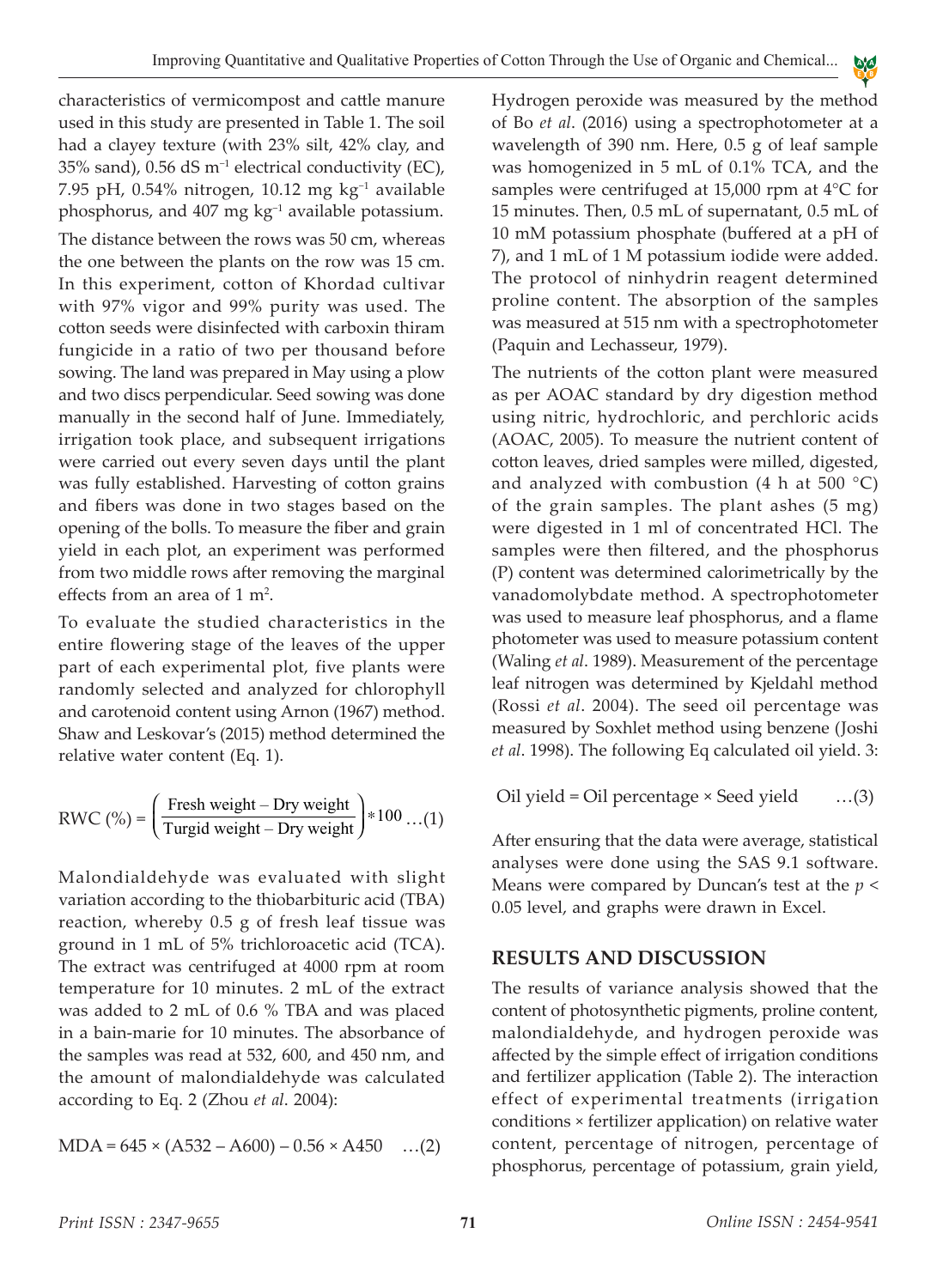

| Organic       | EC           | рH   |      |      | N    | <b>Organic Matter</b> |  |
|---------------|--------------|------|------|------|------|-----------------------|--|
| fertilizer    | $(dSm^{-1})$ |      |      | (%)  |      |                       |  |
| Cattle manure | 7.64         | 7.48 | 1.1  | 1.14 | 1.69 | 38                    |  |
| Vermicompost  | 3.81         |      | 1.85 | 2.3  | 1.45 | 30                    |  |

**Table 1:** Some chemical properties of organic fertilizer used in this study

**Table 2:** Analysis of variance of some quantitative and qualitative traits of cotton plant affected by the moisture levels and fertilizer

| Source of $\frac{1}{6}$<br>variation |   | ಡ<br>orophyll  | Chlorophyll          | chloroph<br>Total | Cartonoid                                                                   | RWC                                | Proline            | <b>NUM</b>  | $H_2O_2$             | $\mathbf{Z}$  | $\rightarrow$ |                      | eed yield<br>S                                     | yield<br>Fiber | öil         | Oil yield            |
|--------------------------------------|---|----------------|----------------------|-------------------|-----------------------------------------------------------------------------|------------------------------------|--------------------|-------------|----------------------|---------------|---------------|----------------------|----------------------------------------------------|----------------|-------------|----------------------|
| Repetition 2                         |   | 0.01           | 0.001                | 0.02              | 0.001                                                                       | 1.44                               | 0.91               | 1.30        | 0.08                 | 0.0007 0.0001 |               | 0.001                | 104.43                                             | 72.83          | 0.003 13.37 |                      |
| Irrigation 2 0.45**<br>(Irr)         |   |                | $0.05**$             | $0.81^{**}$       | $0.03**$                                                                    | $611.48^*$ 92.71" $150.90^*$ 6.62" |                    |             |                      | $0.78**$      | $0.003**$     |                      | $0.10^{**}$ 1148297.23* 253853.32* 1.86* 83441.96* |                |             |                      |
| Fertilizer<br>(Fer)                  | 3 | $0.80**$       | $0.31$ <sup>**</sup> | $1.94**$          | $0.02^{**}$                                                                 | 806.01** 33.58** 66.69**           |                    |             | $2.01**$             | $0.80**$      | $0.005**$     | $0.14$ <sup>**</sup> | 619789.68**                                        | 47937.11**     | $1.95***$   | 48260.62**           |
| $Irr \times Fer$                     |   | 6 $0.003^{ns}$ |                      |                   | $0.0001^{ns}$ 0.004 <sup>ns</sup> 0.00004 <sup>ns</sup> 81.46 <sup>**</sup> |                                    | 2.26 <sup>ns</sup> | $6.95^{ns}$ | $0.04^{ns}$ $0.03^*$ |               |               |                      | $0.0005^{**}$ $0.01^{**}$ 36302.91 <sup>**</sup>   | 3579.27**      |             | $0.07^{**}$ 3105.46* |
| Error                                |   | 22 0.01        | 0.0009               | 0.008             | 0.0007                                                                      | 2.13                               | 0.94               | 3.33        | 0.09                 | 0.01          |               |                      | 0.00008 0.002 6791.25                              | 612.72         | 0.02        | 514.55               |
| C. $V$ (%)                           |   | 8.26           | 4.55                 | 4.68              | 6.96                                                                        | 2.27                               | 8.07               | 8.54        | 9.04                 | 3.53          | 3.36          | 3.98                 | 4.41                                               | 2.81           | 1.59        | 4.95                 |

*\*, \*\* and ns, Significant at 5% and 1% levels of probability, non-significant, respectively.*

**Table 3:** Comparison of qualitatively traits of cotton plants affected by moisture levels

| Moisture levels             | $(mg g-1 FW)$    | $(mg g-1 FW)$     | Chlorophyll a Chlorophyll b Total chlorophyll Cartonoid<br>$(mg g-1 FW)$ | $(mg g-1 FW)$  | Proline<br>(µmol $g-1$ FW) $g-1$ FW) | MDA ( $\mu$ mol H <sub>2</sub> O <sub>2</sub> | $(\mu \text{mol g}^{-1} \text{FW})$ |
|-----------------------------|------------------|-------------------|--------------------------------------------------------------------------|----------------|--------------------------------------|-----------------------------------------------|-------------------------------------|
| 80% of field<br>capacity    | $1.44 \pm 0.16a$ | $0.74 \pm 0.05a$  | $2.18 \pm 0.15a$                                                         | $0.44 + 0.09a$ | $8.86\pm0.19b$                       | $17.88 \pm 1.10$ c                            | $2.62 + 0.05c$                      |
| $60\%$ of field<br>capacity | $1.21 \pm 0.13$  | $0.67 \pm 0.06 b$ | $1.89\pm0.07b$                                                           | $0.39\pm0.06b$ | $13.43\pm0.09a$                      | $21.25 \pm 0.09$ b                            | $3.67 \pm 0.07$ b                   |
| $40\%$ of field<br>capacity | $1.05 \pm 0.15c$ | $0.61 \pm 0.08c$  | $1.66 \pm 0.08c$                                                         | $0.34\pm0.25c$ | $13.90 + 1.12a$                      | $24.97+0.04a$                                 | $4.05 + 0.09a$                      |

*Different letters down the column indicate a significant difference in the probability level of 5% with LSD test.*

fiber yield, oil percentage, and oil yield of cotton was significant (Table 2).

#### **Photosynthetic pigments content**

According to mean comparison results, the content of photosynthetic pigments (chlorophyll a, b, total, and carotenoid) with delay in irrigation decreased significantly (Table 3). While the application of organic and chemical fertilizers compared to the control had a significant effect on increasing the content of photosynthetic pigments, so that the highest content of chlorophyll a, chlorophyll b, total chlorophyll, and carotenoids 1.44, 0.74, 2.18, and  $0.44$  mg  $g<sup>-1</sup>$  FW, respectively, were observed in plants treated with vermicompost. Also, the application of cattle manure and vermicompost had a similar effect on chlorophyll content. In addition, chlorophyll b and carotenoids did not show a statistically significant difference due to the application of cattle and chemical fertilizers. In comparison, the lowest content of chlorophyll a  $(0.91 \text{ mg g}^{-1} \text{FW})$ , chlorophyll b  $(0.53 \text{ mg g}^{-1} \text{ FW})$ , total chlorophyll  $(1.44 \text{ mg g}^{-1} \text{ FW})$ , and carotenoids  $(0.33 \text{ mg g}^{-1} \text{ FW})$ were observed in the treatment without fertilizer application (Table 4). Previous studies indicated that the amount of chlorophyll in plants under stress was reduced, which led to a decrease in the ratio of absorbed light by the plants (Amirnia *et al*. 2019; Singh *et al*. 2021). Under conditions of water scarcity, the proline concentration increases.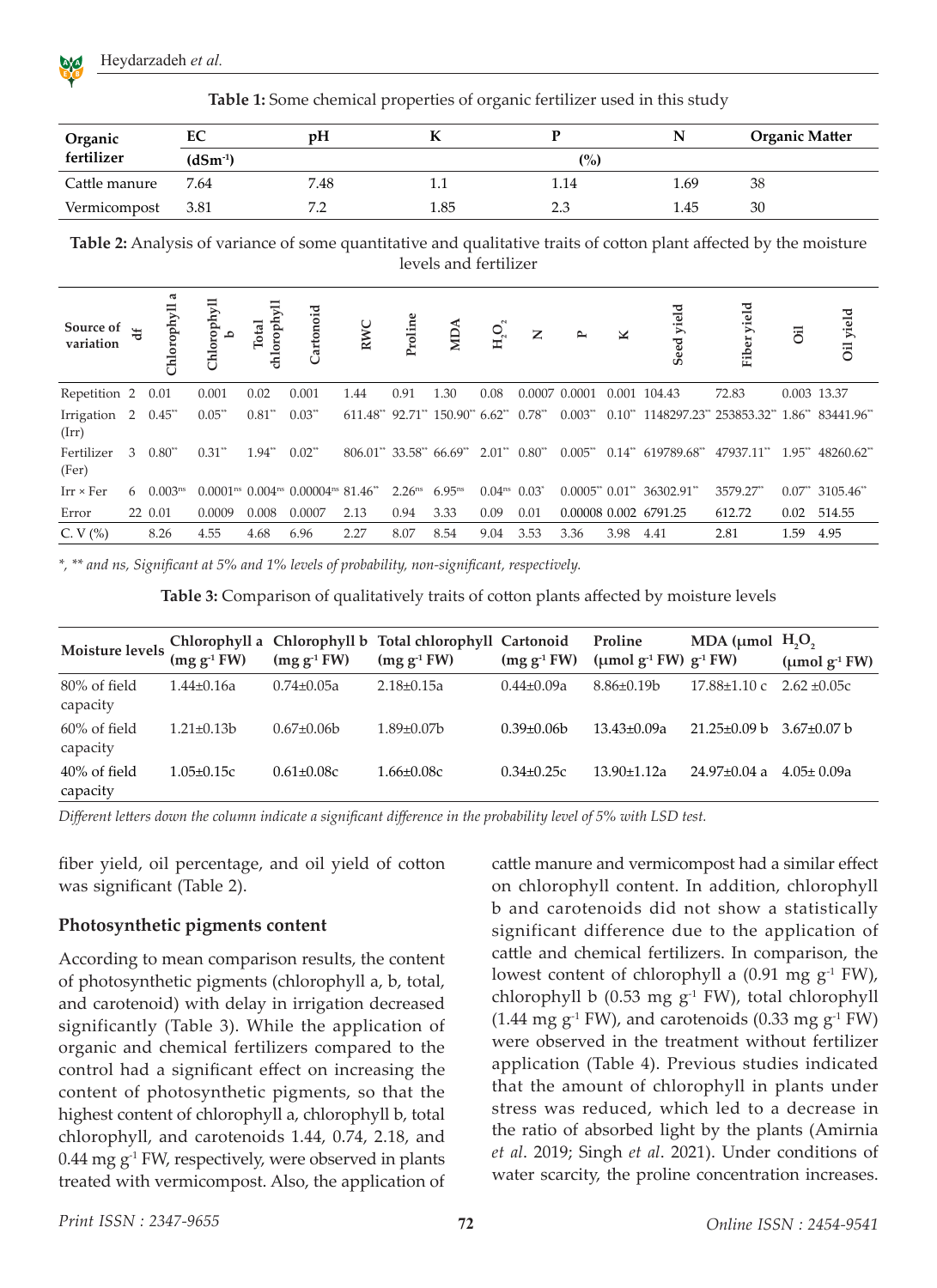

|                         | Chlorophyll         | Chlorophyll             | Total                        | Cartonoid         | Proline            | $MDA$ ( $µmol$     | H <sub>2</sub> O <sub>2</sub>    |  |
|-------------------------|---------------------|-------------------------|------------------------------|-------------------|--------------------|--------------------|----------------------------------|--|
| Fertilizer              | a $(mg g-1)$<br>FW) | $b$ (mg $g^{-1}$<br>FW) | chlorophyll<br>$(mg g-1 FW)$ | $(mg g-1 FW)$     | (umol $g^{-1}$ FW) | $g^{-1}$ FW)       | $(\mu \text{mol g}^{-1})$<br>FW) |  |
| Vermicompost            | $1.56 \pm 0.19a$    | $0.95 \pm 0.12a$        | $2.51 \pm 0.15a$             | $0.47 \pm 0.09a$  | $10.13 \pm 1.51 d$ | $17.94 \pm 1.10$ c | $2.90\pm0.09$ d                  |  |
| Cattle manure           | $1.41 \pm 0.08a$    | $0.62 + 0.09$           | $2.04\pm0.08b$               | $0.38\pm0.11b$    | $11.20 + 0.65c$    | $20.62 + 1.01b$    | $3.24 \pm 0.09$ c                |  |
| Chemical<br>fertilizers | $1.06\pm0.11b$      | $0.60 \pm 0.06$         | $1.67 \pm 0.09c$             | $0.38 \pm 0.08 b$ | $12.28 \pm 0.11$   | $21.45\pm0.56$ b   | $3.66\pm0.06$ b                  |  |
| Control                 | $0.91 \pm 0.08c$    | $0.53 \pm 0.04c$        | $1.44 \pm 0.11 d$            | $0.33 \pm 0.08c$  | $14.64 \pm 1.05a$  | $24.30\pm0.89$ a   | $3.98 \pm 1.15$ a                |  |

**Table 4:** Comparison of qualitatively traits of cotton plant affected by fertilizer

*Different letters down the column indicate a significant difference in the probability level of 5% with LSD test.*

Since both chlorophyll and proline are synthesized by a common preceding agent called glutamate, boosting proline synthesis under water deficiency stress reduces chlorophyll synthesis (Amirnia *et al*. 2019; Singh *et al*. 2021). There is a positive link between leaf N and chlorophyll content because N contributes to the structure of chlorophyll (Amirnia *et al*. 2019). The amount of nutrients the plant receives from the soil is related to chlorophyll biosynthesis. Cevheri *et al*. (2021) found that the impacts of water deficit stress and nitrogen insufficiency were indirectly decreased by organic fertilizers by absorbing moisture and retaining the ammonium-N, and by limiting nitrogen leaching. Thus, the chlorophyll content has increased. In general, proper usage of components like nitrogen can prevent dramatic decreases in chlorophyll in plants under water scarcity stress (Amirnia *et al*. 2019). As a result, nitrogen deficiency hinders photosynthesis, which reduces plant growth and, in turn, leads to long-term plant performance and production (Rahimi *et al*. 2019, 2021).

## **Malondialdehyde**

According to the results, delay in irrigation significantly increased the concentration of malondialdehyde in cotton (Table 3). While the use of organic and chemical fertilizers had an influential role in reducing the amount of malondialdehyde, the maximum and minimum concentrations of 24.30 and 17.94  $\mu$ mol g<sup>-1</sup> FW, respectively, in the treatment without fertilizer (control) and vermicompost were obtained (Table 4). Underwater deficit stress, a high concentration of malondialdehyde in 40% of field capacity plants may be accompanied by an increase in  $H_2O_2$  accumulation in plants, which can reflect the rate of membrane lipids peroxidative

damage. The protection of the host plants versus oxidative damage stress via the increased activity of the antioxidant enzyme is responsible for ROS removal, implying a low concentration of hydrogen peroxide accumulation (Semwal *et al*. 2021; Galviz *et al*. 2021). The use of organic fertilizers contributes to the production of peroxyl radical scavengers, cell stability against free radicals, and the provision of a robust suppression system for ROS (Cevheri *et al*. 2021; Faridvand *et al*. 2021). The application of vermicompost in cotton plants reduced the effects of moisture stress by increasing the availability of moisture and nutrients, reducing lipid peroxidation of the membrane and the amount of malondialdehyde (Cevheri *et al*. 2021).

## **Hydrogen peroxide**

Based on mean comparison results, the amount of hydrogen peroxide increased with a delay in irrigation (Table 3). In the treatment of organic and chemical fertilizers, the highest (3.98 μmol  $g^{-1}$  FW) and the lowest (2.89 µmol  $g^{-1}$  FW) of hydrogen peroxide were observed in the control treatment and application of vermicompost (Table 4). Generally, water deficiency stress can cause excessive accumulation of ROS within plants, resulting in an imbalance of  $O^{2-}$  and  $H_2O_{2'}$  and consequently, oxidative disruption of many biomolecules (Chen *et al*. 2020). Antioxidant activity was improved in plants with vermicompost and cattle manure application treatment, which might lead to reduced production of H<sub>2</sub>O<sub>2</sub> (Cevheri *et al*. 2021). In our research, water deficit conditions triggered a significant rise in  $H_2O_2$  content, while ROS accumulation was decreased to a different extent in vermicompost plants.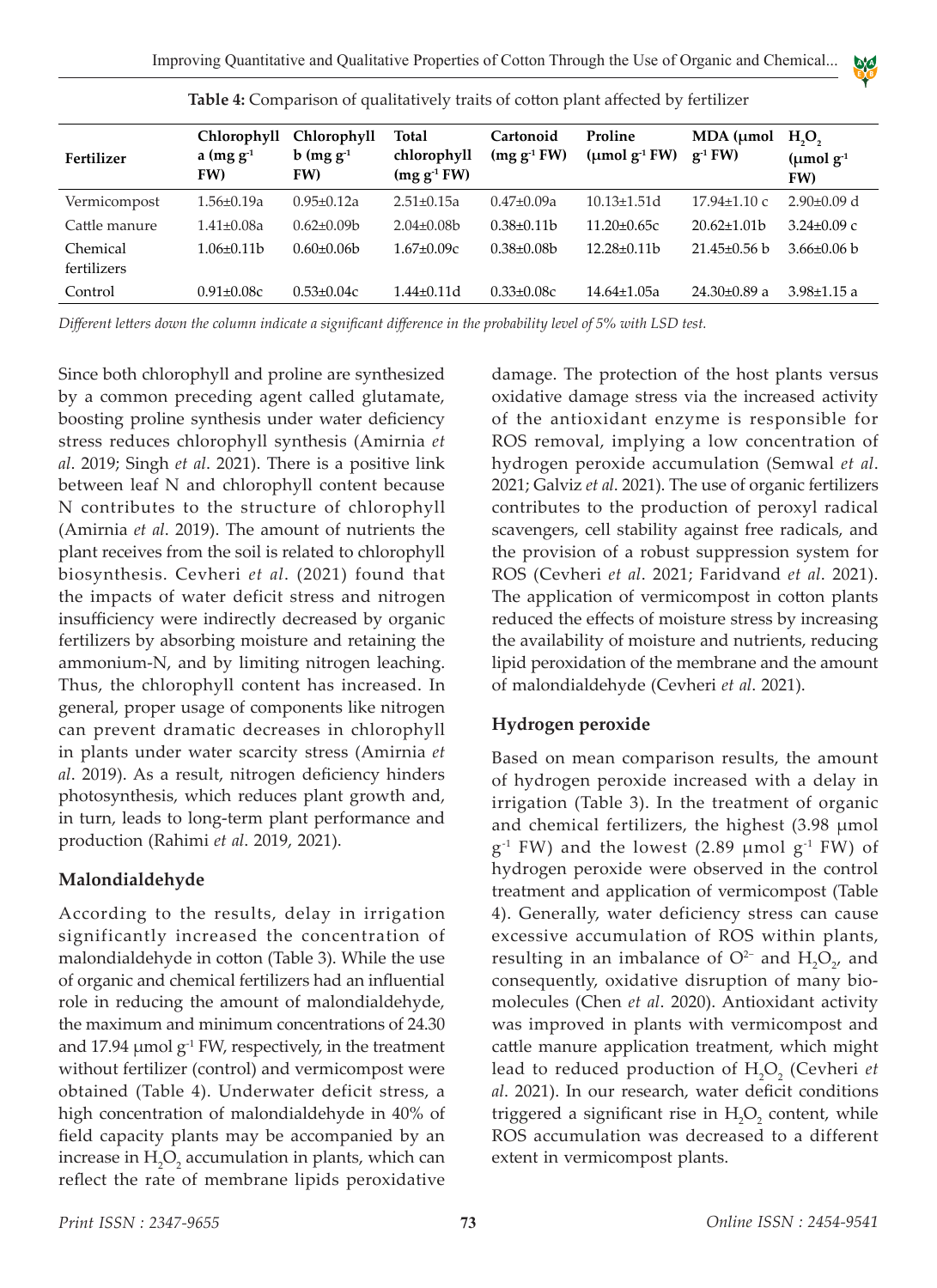

## **Proline**

The results showed that the highest concentration of proline (13.90 mg  $g^{-1}$  FW) was observed under irrigation conditions of 40% of field capacity. In contrast, with irrigation conditions of 60% of field capacity, there was a statistically significant difference (Table 3). In addition, in the treatments of organic and chemical fertilizers, the control treatment with 14.64 mg  $g^{-1}$  FW had the highest concentration of proline, while the lowest one (10.13 mg  $g^{-1}$  FW) was obtained from vermicompost fertilizer (Table 4). During stress, proline, as a protective compatible solute, is increased to maintain the activity of other proteins that facilitates water uptake and protects the cells from the accumulation of ROS (Amirnia *et al*. 2019; Chen *et al*. 2020). Application of organic fertilizer provides suitable and ideal conditions (using water relations and better nutrition) for plant growth, so they can temporarily escape the drought stress conditions and suffer more minor damage, and as a result, the amount of proline compared to control plants shows more minor increase (Cevheri *et al*. 2021).

#### **Relative water content**

The results showed that the highest relative water content (82%) was obtained in vermicompost application treatment under 80% of field capacity irrigation conditions, which did not show a statistically significant difference with cattle manure application treatment. At all irrigation levels, the relative water content in the treatment of organic and chemical fertilizers compared to the control treatment was significantly increased, but the least (50%) was obtained in the treatment of no fertilizer under 40% field capacity (Table 5). The reduction of relative water content due to water deficit stress has a positive and high correlation with soil moisture content. Decreasing the relative water content and closing the stomata is the first effect of water deficit stress, which reduces the yield by disrupting the synthesis of photosynthetic materials ( Ghahfarokhi *et al*. 2015; Nasar *et al*. 2021; Raza *et al*. 2021). Also, reducing the growth and root activity and increasing the rate of evaporation and transpiration from the plant community are influential factors in reducing the relative water content (Liang *et al*. 2021; Hassan *et al*. 2020). The application of vermicompost and cattle manure to the soil by improving the physical

properties of the soil, creating more space for water infiltration by modifying and granulating the soil, and by establishing bonds with water molecules to prevent water evaporation has improved moisture availability by the plant, which is probably the case, increasing the relative water content of cotton leaves under water deficit stress (Cevheri *et al*. 2021).

#### **Nitrogen**

The results showed that the highest content of cotton leaf nitrogen (3.61%) was observed in vermicompost fertilizer treatment and irrigation conditions of 80% of field capacity. With the delay in irrigation, the nitrogen content of cotton leaves decreased significantly, while the application of organic and chemical fertilizers compared to the control had a significant effect on increasing the amount of nitrogen in each irrigation level. So that the lowest content of cotton leaf nitrogen (2.43%) was obtained in the control treatment (without fertilizer application) and irrigation conditions of 40% of field capacity (Table 5). It has been reported that the uptake of nutrients by plants under water deficit stress is reduced due to reduced transpiration, disruption of the active transmission system, and membrane permeability, which reduce the root absorption force (Amirnia *et al*. 2019; Hafez *et al*. 2021; Nyawade *et al*. 2020). It seems that the use of vermicompost, compost and cattle manure has a vital role in the formation and stability of soil aggregates and through improving the amount of nutrient uptake through root development and nutrient availability in the soil and the subsequent increase in growth, development, and biomass of the cotton plant, caused a significant improvement in nitrogen concentration (Cevheri *et al*. 2021).

#### **Phosphorus**

According to mean comparison results, applying organic and chemical fertilizers in comparison with the control treatment increased the phosphorus content of cotton leaves in all three irrigation levels. As a result, the highest and lowest cotton phosphorus content of 0.36 and 0.256%, respectively, were obtained in the vermicompost fertilization treatment under irrigation conditions, 80% of field capacity, and the treatment without fertilizer application under irrigation conditions, 40% of field capacity (Table 5). Phosphorus deficiency is one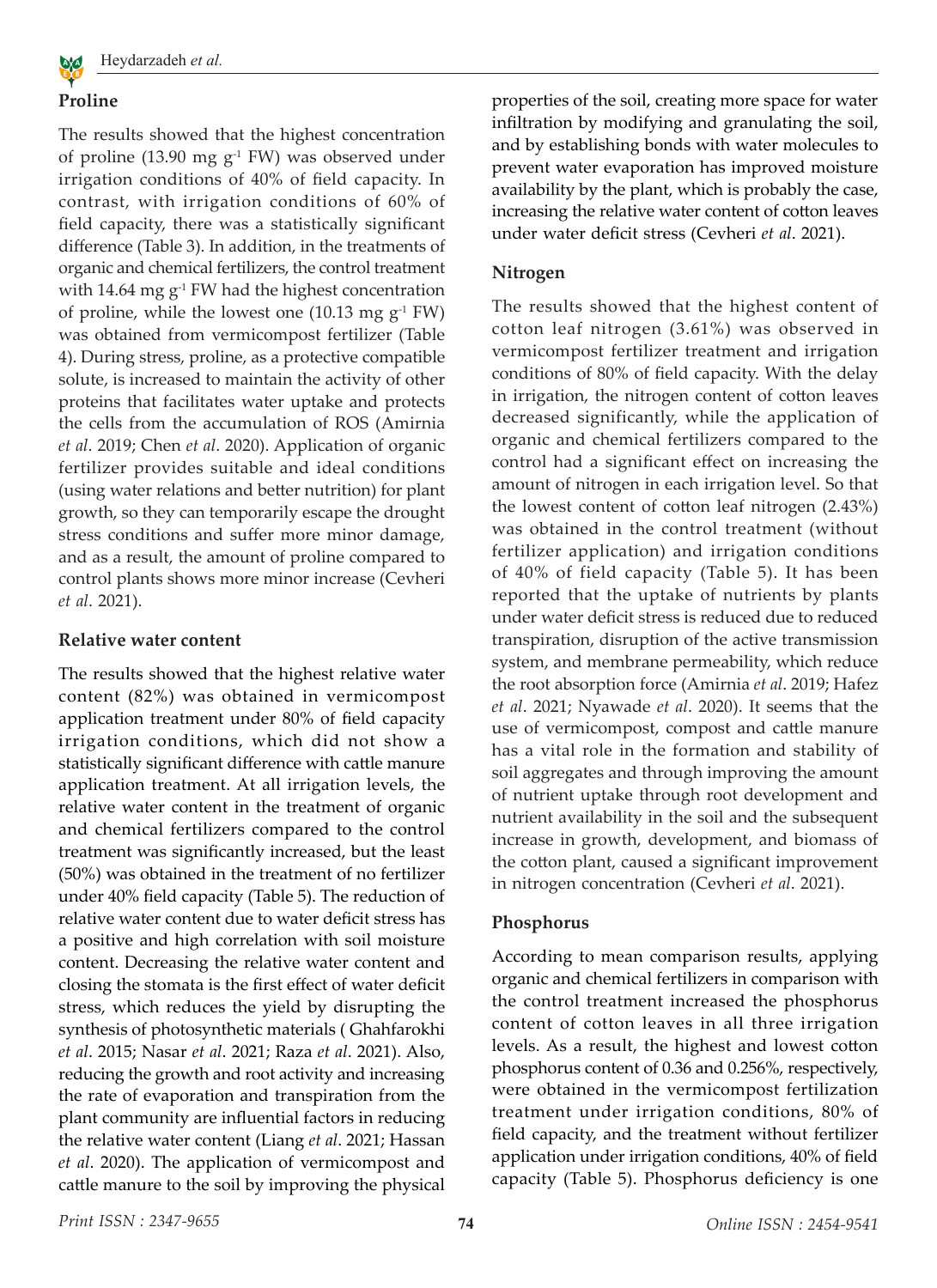| Moisture<br>levels             | Fertilizer           | <b>RWC</b>                       | N                                | ${\bf P}$                         | $\mathbf K$                     | Seed yield                 | Fiber yield                     | Oil                              | Oil yield                |
|--------------------------------|----------------------|----------------------------------|----------------------------------|-----------------------------------|---------------------------------|----------------------------|---------------------------------|----------------------------------|--------------------------|
|                                |                      | (%)                              | (%)                              | (%)                               | $\binom{0}{0}$                  | $(kg ha-1)$                | $(kg ha-1)$                     | (%)                              | $(kg ha-1)$              |
| $80\%$ of<br>field             | Vermicompost         | $82.11 \pm$<br>0.87a             | $3.61 \pm$<br>2.32a              | $0.358 \pm$<br>0.004a             | $1.60 \pm$<br>0.09a             | $2558.33 \pm$<br>41.69a    | $1117.04 \pm$<br>15.06a         | $25.48 \pm$<br>0.04a             | $651.81 \pm$<br>11.59a   |
| capacity                       | Cattle manure        | $80.25 \pm$<br>3.31a             | $3.44 \pm$<br>2.07 ab            | $0.322 \pm$<br>0.005 <sub>b</sub> | $1.29 \pm$<br>0.19c             | $2361.60 \pm$<br>46.69b    | $1047.41 \pm$<br>31.34b         | $25.18 \pm$<br>0.17 <sub>b</sub> | 594.66 $\pm$<br>15.76 b  |
|                                | Chemical fertilizers | $74.14 \pm$<br>1.09b             | $3.02 \pm$<br>1.11 de            | $0.294 \pm$<br>0.002cd            | $1.27 \pm$<br>0.22cd            | $1962.32 \pm$<br>28.04de   | $938.42 \pm$<br>8.13de          | $24.57 \pm$<br>$0.03$ de         | $482.27 \pm$<br>7.39 de  |
|                                | Control              | $55.53 \pm$<br>1.35e             | $2.74 \pm$<br>$0.52$ fgh         | $0.277 \pm$<br>0.005e             | $1.19 +$<br>0.15de              | $1727.51 \pm$<br>58.96 fg  | $843.10 \pm$<br>15.28 g         | $24.12 \pm$<br>$0.11\$ fg        | $416.76 \pm$<br>16.07 fg |
| $60\%$ of<br>field<br>capacity | Vermicompost         | $75.32 \pm$<br>0.76 <sub>b</sub> | $3.27 \pm$<br>1.62 <sub>bc</sub> | $0.308 \pm$<br>0.003bc            | $1.41 \pm$<br>0.22 <sub>b</sub> | $2170.04 \pm$<br>85.56c    | $1001.85 \pm$<br>27.15 c        | $24.92 \pm$<br>0.16c             | $540.99 \pm$<br>24.70 с  |
|                                | Cattle manure        | $61.80 \pm$<br>4.23d             | $3.11 \pm$<br>1.39 cd            | $0.305 \pm$<br>0.005c             | $1.28 \pm$<br>0.11cd            | $2036.80 \pm$<br>102.75cd  | $960.92 \pm$<br>30.80 cd        | $24.68 \pm$<br>0.19d             | 502.90 $\pm$<br>29.16 cd |
|                                | Chemical fertilizers | $59.52 \pm$<br>1.28d             | $2.86 \pm$<br>0.77 ef            | $0.283 \pm$<br>0.007de            | $1.26 \pm$<br>0.14cd            | $1828.11 \pm$<br>56.30ef   | $900.82 \pm$<br>15.33 ef        | $24.30 \pm$<br>0.10f             | $444.35 \pm$<br>15.55 ef |
|                                | Control              | 53.87 $\pm$<br>0.89ef            | $2.58 \pm$<br>0.34 hi            | $0.259 \pm$<br>0.005f             | $1.14 \pm$<br>0.13ef            | $1602.20 \pm$<br>107.11gh  | $756.74 \pm$<br>26.00 h         | $23.78 \pm$<br>$0.11$ hi         | $381.18 \pm$<br>27.03 gh |
| $40\%$ of<br>field             | Vermicompost         | $64.52 \pm$<br>1.56с             | $2.89 \pm$<br>$0.83$ ef          | $0.296 \pm$<br>0.003cd            | $1.29 \pm$<br>0.11c             | $1700.28 \pm$<br>23.04fg   | $874.10 \pm 6.34$ 24.34 ±<br>fg | 0.05ef                           | $413.93 \pm$<br>6.32 fg  |
| capacity                       | Cattle manure        | $60.02 \pm$<br>1.35d             | $2.80 \pm$<br>$0.64$ fg          | $0.285 \pm$<br>0.005de            | $1.27 \pm$<br>0.12cd            | $1625.33 \pm$<br>133.62 gh | $737.43 \pm$<br>35.47 hi        | $24.21 \pm$<br>0.24fg            | $393.74 \pm$<br>36.29 gh |
|                                | Chemical fertilizers | 52.90 $\pm$<br>0.85f             | $2.65 \pm$<br>$0.67$ gh          | $0.281 \pm$<br>0.003de            | $1.10 \pm$<br>0.12fg            | $1506.08 \pm$<br>25.51 h   | $705.77 \pm$<br>10.39 i         | $23.99 \pm$<br>$0.05$ gh         | $361.35 \pm$<br>6.82 h   |
|                                | Control              | 49.68 $\pm$<br>0.93 <sub>g</sub> | $2.43 \pm$<br>1.09i              | $0.253 \pm$<br>0.003f             | $1.03 \pm$<br>0.13 <sub>g</sub> | $1321.05 \pm$<br>10.34i    | $661.77 \pm$<br>8.33j           | $23.66 \pm$<br>$0.04$ i          | $312.51 \pm$<br>2.69 i   |

**Table 5:** Comparison of quantitative and qualitative traits of cotton plant affected by the interaction of moisture levels and fertilizer

*Different letters indicate a significant difference in the probability level of 5% with LSD test.*

of the first effects of water deficit stress in plants, probably due to reduced phosphorus distribution, reduced solubility of nutrients, and poor absorption by plant roots (Wang *et al*. 2020). So, the application of organic fertilizer by accelerating soil acidity, soil aeration, balanced provision of most nutrients, gradual release of nutrients during plant growth, preventing leaching, and increasing the solubility of nutrients accelerates and improves phosphorus uptake by roots (Hafez *et al*. 2021; Rahimi *et al*. 2019; Parecido *et al*. 2021).

#### **Potassium**

Based on the results, the application of organic and chemical fertilizers compared to the control at each irrigation level had an influential role in potassium uptake. In that case, the highest and lowest potassium of cotton leaves were obtained with the content of 1.60 and 1.03%, respectively, due to vermicompost fertilization and without

the application of fertilizer treatment in irrigation conditions of 80 and 40% of field capacity (Table 5). Reduction of potassium uptake under water deficit stress can be attributed to reducing nutrient flow from soil to the plant by decreasing soil water (Rahimi *et al*. 2019). As a result, the use of vermicompost, compost, and cattle manure plays a vital role in the formation and stability of soil aggregates and, as a result, improves the uptake and availability of potassium (Mahboub *et al*. 2020) by increasing the vegetative growth of the plant and subsequent root development.

#### **Grain yield**

The highest grain yield of cotton  $(2558.33 \text{ kg ha}^{-1})$ was obtained in vermicompost fertilizer treatment under 80% of field capacity irrigation conditions. So that with delay in irrigation, the amount of grain yield decreased significantly, while the application of organic and chemical fertilizers compared to the

AY A E Y B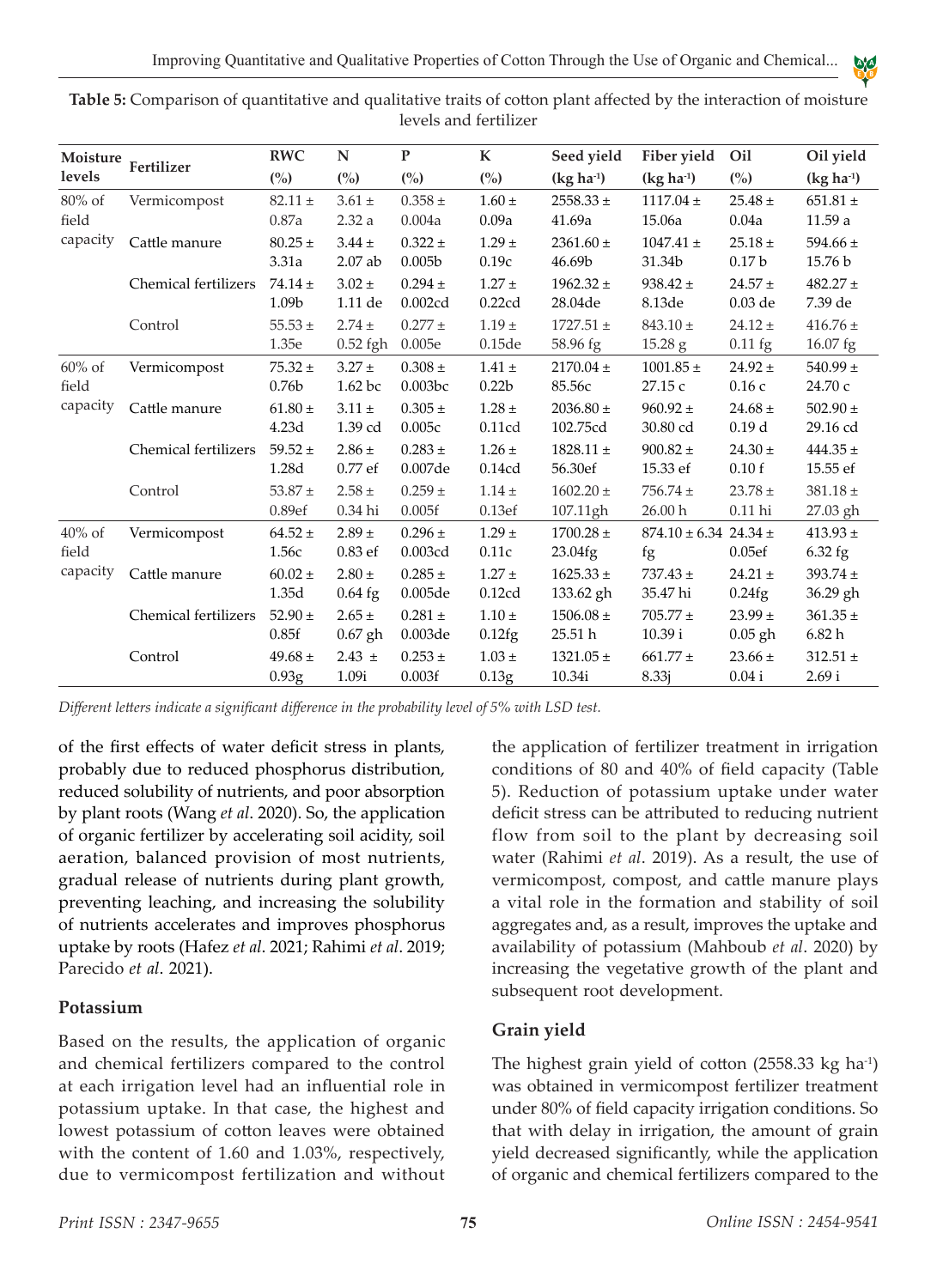

control had a significant effect on increasing grain yield at each irrigation level. However, the lowest grain yield  $(1321.05 \text{ kg ha}^{-1})$  was obtained from the treatment without the application of fertilizer (control) under irrigation conditions of 40% of field capacity (Table 5). Lack of water shortens the period of seed filling and earlier maturation of plants, reduces the photosynthesis of leaves, reduces the production of nutrients, and thus reduces the vegetative and reproductive organs, which can ultimately reduce plant yield (Ul-Allah *et al*. 2021). Due to the positive effect of organic fertilizers on water relations of the host plant, nutrient cycle, and availability, an increase in nutrient uptake under vermicompost and cattle manure treatment can increase the yield of cotton (Meena *et al*. 2019). Researchers in the study of the effect of organic fertilizer application on cotton grain yield under water stress showed that with the application of low water stress in cotton plants, vermicompost and cattle manure had a positive effect on grain yield (Cevheri *et al*. 2021).

#### **Fiber yield**

According to the results, with increasing water deficit stress, the amount of fiber yield decreased. So the highest-fiber yield  $(1117.04 \text{ kg} \text{ ha}^{-1})$  was observed from vermicompost fertilizer treatment under 80% of field capacity irrigation conditions. However, treatment without fertilizer with 661.77 kg ha<sup>-1</sup> under irrigation conditions 40% of field capacity had the lowest fiber yield (Table 5). By increasing irrigation, the uptake of water and nutrients in the plant increases, which will lead to an overall increase in total weight of the plant biomass, but water deficit stress, uptake of water and nutrients, leaf area, plant growth rate, plant growth period and area reduce plant photosynthesis. All of these factors ultimately lead to reduced production of cotton plant fiber yield (Ul-Allah *et al*. 2021). Meena *et al*. (2019) and Cevheri *et al*. (2021) reported that the yield of cotton fibers increased by increasing water use efficiency and improving the absorption and access to nutrients when there was the application of organic fertilizers.

## **Oil percentages**

According to the results, the highest amount of cottonseed oil (25.48%) was observed in vermicompost fertilizer treatment and irrigation conditions of 80% of field capacity. So that the percentage of cottonseed oil decreased with increasing water deficit stress, while the use of organic and chemical fertilizers compared to the control had a significant effect on increasing the percentage of seed oil at each irrigation level. At the same time, the lowest amount of cottonseed oil (23.66%) was obtained in the treatment without fertilizer application and irrigation conditions of 40% of field capacity (Table 5). The stage of grain filling or granulation was introduced as the most sensitive stage of the plant in terms of the effect of water deficit stress on the percentage of seed oil (Akbari *et al*. 2020). This may be due to the oxidation of some polyunsaturated fatty acids and the reduction of the ability of carbohydrates to convert to oil under stress (Yang *et al*. 2017). The application of organic fertilizers through the availability of nutrients, especially nitrogen and phosphorus, have improved growth and photosynthesis and, consequently, increased the percentage of cottonseed oil (Meena *et al*. 2019).

## **Oil yield**

The results showed that the oil yield decreased significantly with delays in irrigation. So that the highest oil yield with the amount of  $651.81$  kg ha<sup>-1</sup> was observed in the treatment of vermicompost under irrigation conditions and 80% of field capacity. On the other hand, the lowest value of the mentioned trait with the amount of 312.51 kg  $ha<sup>-1</sup>$  was obtained in irrigation conditions of  $40\%$ of field capacity and without fertilizer treatment (control) (Table 5). Oil yield is affected by grain yield and oil percentage, and any factor that increases or decreases these traits also affects oil yield. According to the increasing oil yield in the treatment of vermicompost under irrigation conditions, 80% field capacity had the most significant effect on increasing oil yield. The increase in oil yield under optimal irrigation treatment conditions is due to the simultaneous increase in grain yield and oil percentage due to vermicompost and cattle manure. Therefore, the use of cattle manure due to increased access to nutrients and water, which is an influential factor in stimulating the growth and photosynthesis of plants, has improved the conditions for growth production of photosynthetic materials and thus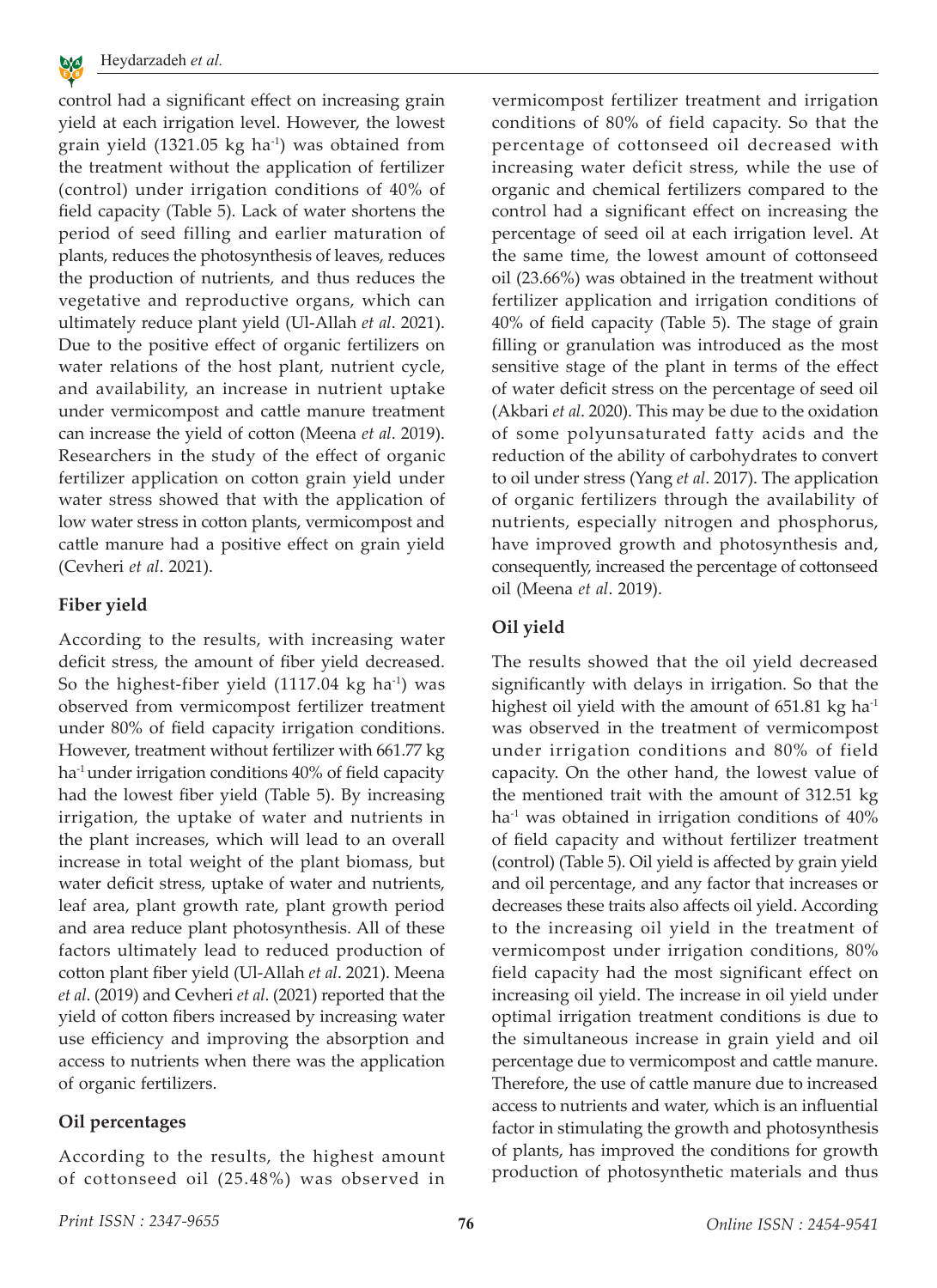increased grain yield and seed oil of cotton under water deficit stress (Moosavi, 2019). Increasing oil yield due to the use of organic fertilizers is related to increasing the activity of beneficial microorganisms, improving soil porosity, increasing water storage capacity in the soil, increasing the availability of plant nutrients in the soil, increasing nutrient uptake by plants, and improving plant nutrition (Meena *et al*. 2019).

# **CONCLUSION**

According to the results of this study, the content of photosynthetic pigments of cotton plants was significantly reduced with delay in irrigation. While the use of organic and chemical fertilizers compared to the control showed a significant effect on increasing the content of photosynthetic pigments. The concentration of proline, malondialdehyde and hydrogen peroxide increased with the increasing severity of water deficit stress. Still, the use of vermicompost fertilizer significantly reduced the damage caused by water deficit stress. The use of vermicompost and cattle manure in comparison with chemical fertilizer at all irrigation levels had the most significant effect on increasing the relative water content, nitrogen, phosphorus, potassium, oil percentage, grain yield, fiber yield, and oil yield of the cotton plant. Vermicompost treatment under optimal irrigation conditions increased grain yield, fiber yield, and oil yield of a cotton plant by 48, 40, and 52%, respectively, compared to the treatment without fertilizer application (control) under severe stress conditions. From the obtained results, it can be concluded that the use of vermicompost and cattle manure by reducing the oxidative damage caused by drought and increasing the content of photosynthetic pigments, as an effective strategy to improve soil fertility and increase nutrient uptake in water stress conditions, improves the grain and fiber yield of cotton plants.

# **REFERENCES**

- 1. Akbari, G.A., Heshmati, S., Soltani, E. and Amini Dehaghi, M. 2020. Influence of seed priming on seed yield, oil content and fatty acid composition of safflower (*Carthamus tinctorius* L.) grown under water deficit. *Int. J. Plant Prod*., **14**: 245–258.
- 2. Amirnia, R., Ghiyasi, M., Moghaddam, S.S., Rahimi, A., Damalas, C.A. and Heydarzadeh, S. 2019. Nitrogen-fixing soil bacteria plus mycorrhizal fungi improve seed yield

and quality traits of lentil (*Lens culinaris* Medik). *J. Soil Sci. Plant Nutr***.,** 19(3). 592–602.

A A E Y B

- 3. AOAC-Association of Official Analytical Chemists. 2005. Official methods of analysis of AOAC (18<sup>th</sup> edn.), Vol. II. Association of Official Analytical Chemist, Washington, USA.
- 4. Arnon, A.N. 1967. Method of extraction of chlorophyll in the plants. *Agron. J*., 23: 112–121.
- 5. Bairwa, B., Katkar, R.N., Bhende, V., Gawande, S. and Bhattacharjee, S. 2020. Influence of sulphur, zinc and organic inorganic assorted customized fertilizer on yield and quality of cotton under rainfed vertisols. *Int. J. Curr. Microbiol. Appl. Sci*., **9**: 3053–3062.
- 6. Bates, L.S., Waldren, R.P. and Teare, I.D. 1973. Rapid determination of free proline for water-stress studies.*Plant Soil*, **39**: 205–207.
- 7. Bu, R., Xie, J., Yu, J., Liao, W., Xiao, X., Lv, J., Wang, C., Ye, J. and Calderón-Urrea, A. 2016. Autotoxicity in cucumber (*Cucumis sativus* L.) seedlings is alleviated by silicon through an increase in the activity of antioxidant enzymes and by mitigating lipid peroxidation. *J. Plant Biol*., **59**: 247–259.
- 8. Cevheri, C.İ., Sakin, E. and Ramazanoglu, E. 2021. Effects of different fertilizers on some soil enzymes activity and chlorophyll contents of two cotton (*G. hirsutum* L.) varieties grown in a saline and non-saline soil. *J. Plant Nutr*., **36**: 1–12.
- 9. Chen, L., Liu, L., Lu, B., Ma, T., Jiang, D., Li, J., Zhang, K., Sun, H., Zhang, Y., Bai, Z. and Li, C. 2020. Exogenous melatonin promotes seed germination and osmotic regulation under salt stress in cotton (*Gossypium hirsutum* L.). *PloS One*, **15**: 228241.
- 10. Faridvand, S., Rezaei-Chiyaneh, E., Battaglia, M., Gitari, H., Raza, MA. and Siddique, K.H.M. 2021. Application of bio and chemical fertilizers improves yield and essential oil quantity and quality of Moldavian balm (*Dracocephalum moldavica* L.) intercropped with mung bean (*Vigna radiata* L.). *Food Energ. Secur.*
- 11. Feizabadi, A., Noormohammadi, G. and Fatehi, F. 2021. Changes in growth, physiology and fatty acid profile of rapeseed cultivars treated with vermicompost under drought stress. *J. Soil Sci. Plant Nutr*., **21**: 200–208.
- 12. Galviz, Y.C., Bortolin, G.S., Guidorizi, K.A., Deuner, S., Reolon, F. and de Moraes, D.M. 2021. Effectiveness of seed priming and soil drench with salicylic acid on tomato growth, physiological and biochemical responses to severe water deficit. *J. Soil Sci. Plant Nutr*., **23**: 1–14.
- 13. Gao, X., Guo, H., Zhang, Q., Guo, H., Zhang, L., Zhang, C., Gou, Z., Liu, Y., Wei, J., Chen, A. and Chu, Z. 2020. *Arbuscular mycorrhizal* fungi (AMF) enhanced the growth, yield, fiber quality and phosphorus regulation in upland cotton (*Gossypium hirsutum* L.). *Sci. Rep*., **10**: 1.1–12.
- 14. Gitari, HI., Nyawade, S.O., Kamau, S., Gachene, C.K.K., Karanja, N.N. and Schulte-Geldermann, E. 2019. Increasing potato equivalent yield increases returns to investment under potato-legume intercropping systems. *Open Agric*., **4**: 623–629.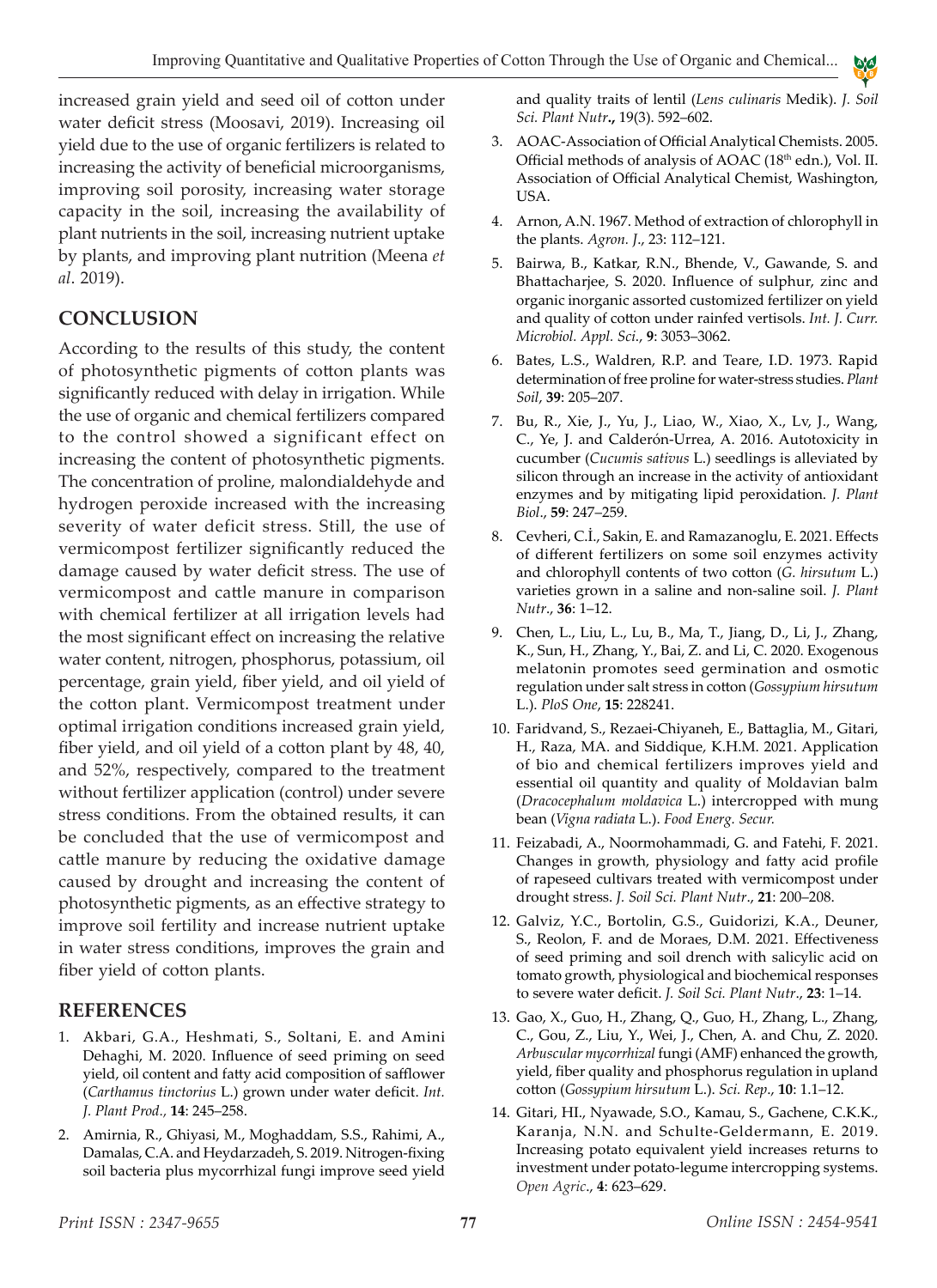

- 15. Goodarzian Ghahfarokhi, M., Mansurifar, S., Taghizadeh-Mehrjardi, R., Saeidi, M., Jamshidi, A.M. and Ghasemi, E. 2015. Effects of drought stress and rewatering on antioxidant systems and relative water content in different growth stages of maize (*Zea mays* L.) hybrids. *Arch. Agron. Soil Sci*., **61**: 493–506.
- 16. Hafez, E.M., Omara, A.E.D., Alhumaydhi, F.A. and El‐Esawi, M.A. 2021. Minimizing hazard impacts of soil salinity and water stress on wheat plants by soil application of vermicompost and biochar. *Physiol. Plant*, **172**: 587–602.
- 17. Hassan, M.J., Raza, M.A., Rehman, S.U., Ansar, M., Gitari, H., Khan, I, Wajid, M., Ahmed, M., Shah, G.A., Peng, Y. and Li, Z. 2020. Effect of cadmium toxicity on growth, oxidative damage, antioxidant defense system and cadmium accumulation in two sorghum cultivars. *Plant*, **9**: 1575.
- 18. Heydarzadeh, S., Gitari, H., Rahimi, A., Khiavi, H.K., Hosseinpour, A. 2021. The physiological properties of lentil (*Lens culinaris* Medik.) in response to mycorrhizal fungi and phosphate-solubilizing bacterium under irrigation condition. *Int. J. Biores. Sci.,* **8**: 1–14.
- 19. Iren, O.B. and Aminu, Y.G. 2017. Soil nutrient dynamics and yield of cotton (*Gossypium hirsutum* L.) following an amendment with cattle manure. *Int. J. Plant Soil Sci*., **16**:  $1 - 10$ .
- 20. Joshi, N.L., Mali, P.C. and Saxena, A. 1998. Efect of nitrogen and sulphur application on yield and fatty acid composition of mustard (*Brassica juncea* L.) oil. *J. Agron. Crop Sci*., **180**: 59–63.
- 21. Kamali, K. and Mahdian, M.H. 2009. Investigating the manufacture of TDR burials waveguides and evaluation of their application in soil moisture estimation. *J. Watershed Eng. Manag*., **1**: 111–118.
- 22. Li, X., Shi, W., Broughton, K., Smith, R., Sharwood, R., Payton, P., Bange, M. and Tissue, D.T. 2020. Impacts of growth temperature, water deficit and heatwaves on carbon assimilation and growth of cotton plants (*Gossypium hirsutum* L.). *Environ. Exp. Bot*., **179**: 104204.
- 23. Liang, F., Chen, M., Shi, Y., Tian, J., Zhang, Y., Gou, L., Zhang, W. and Jiang, C. 2021. Single boll weight depends on photosynthetic function of boll-leaf system in fieldgrown cotton plants under water stress. *Photosynth. Res.,* **147**: 1–11.
- 24. Loka, D.A., Oosterhuis, D.M., Baxevanos, D., Noulas, C. and Hu, W. 2020. Single and combined effects of heat and water stress and recovery on cotton (*Gossypium hirsutum* L.) leaf physiology and sucrose metabolism. *Plant Physiol. Biochem*., **148**: 166–179.
- 25. Mahboub, K.A., Haddad, A., Alipoor, R. and Hojati, S.I. 2020. Cow manure and sawdust vermicompost effect on nutrition and growth of ornamental foliage plants. *Cent. Asian J. Environ. Sci. Technol. Innov*., **2**: 68–78.
- 26. Maitra, S. and Gitari, H. 2020. Scope for adoption of intercropping system in Organic Agriculture. *Indian J. Nat. Sci.,* **11**: 28624–28631.
- 27. Maitra, S., Hossain, A., Brestic, M., Skalicky, M., Ondrisik, P., Gitari, H., Brahmachari, K., Shankar, T., Bhadra, P., Palai, J.B., Jena, J., Bhattacharya, U., Duvvada, S. K., Lalichetti, S. and Sairam, M. 2020. Intercropping system – A low input agricultural strategy for food and environmental security. *Agron.,* **11**: 343.
- 28. Meena, M.K., Meena, R.N., Meena, B.R., Meena, A.K. and Singh, Y.V. 2019. Effect of land management options and manurial application on growth, yield and quality and nutrient uptake of American cotton (*Gossypium hirsutum* L.) cultivation. *J. Pharmacogn. Phytochem*., **8**: 549–554.
- 29. Moosavi, S.G. 2019. Effect of mycorrhiza and humic acid application on physiological traits, yield and water use efficiency of cotton under water deficit stress conditions. *J. Crop Improv*., **22**: 43–55. (In Persian).
- 30. Nasar, J., Khan, W., Khan, M.Z., Gitari, H.I., Gbolayori, J.F., Moussa, A.A., Mandozai, A., Rizwan, N., Anwari, G., Maroof, SM. 2021. Photosynthetic activities and photosynthetic nitrogen use efficiency of maize crop under different planting patterns and nitrogen fertilization. *J. Soil Sci. Plant Nutr.*
- 31. Nyawade, S., Gitari, H.I., Karanja, N.N., Gachene, C.K.K., Schulte-Geldermann, E. and Parker, M. 2021. Yield and evapotranspiration characteristics of potato-legume intercropping simulated using a dual coefficient approach in a tropical highland. *Field Crop Res*., **274**: 108327.
- 32. Nyawade, S., Gitari, H.I., Karanja, N.N., Gachene, C.K., Schulte-Geldermann, E., Sharma, K. and Parker M. 2020. Enhancing climate resilience of rain-fed potato through legume intercropping and silicon application. *Front Sustain. Food Sys.*, **4**: 566345.
- 33. Nyawade, S.O., Gachene, C.K.K., Karanja, N.N., Gitari, H.I., Schulte-Geldermann, E. and Parker, M. 2019. Controlling soil erosion in smallholder potato farming systems using legume intercrops. *Geoderma. Reg*., **17**: e00225.
- 34. Panda, S.K., Panda, P., Pramanick, B., Shankar, T., Praharaj, S., Saren, B.K., Gitari, H.I., Brahmachari, K., Hossain, A. and Maitra, S., 2020. Advantages of Cotton Based Intercropping System: A Review. *Int.J. Biores. Sci.,* **7**: 51–57.
- 35. Paquin, R. and Lechasseur, P. 1979. Observations sur une méthode de dosage de la proline libre dans les extraits de plantes. *Canadian J. Bot.,* **57**: 1851–1854.
- 36. Parecido, R.J., Soratto, R.P., Guidorizzi, F.V.C., Perdoná, M.J., Gitari, H.I., 2021. Soil application of silicon enhances initial growth and nitrogen use efficiency of Arabica coffee plants. *J. Plant Nutr*.
- 37. Rahimi, A., Siavash Moghaddam, S., Ghiyasi, M., Heydarzadeh, S., Ghazizadeh, K. and Popović-Djordjević, J. 2019. The influence of chemical, organic and biological fertilizers on agrobiological and antioxidant properties of Syrian Cephalaria (*Cephalaria syriaca* L.). *Agric*., **9**: 122–137.
- 38. Rahimi, A., Mohammadi, M. M., Moghadam, S. S., Heydarzadeh, S., Gitari, H. 2021. Effects of stress modifier biostimulants on vegetative growth, nutrients and antioxidants contents of garden thyme (*Thymus vulgaris* L.) under water stress. *J. Plant Growth Regul.,* In press.